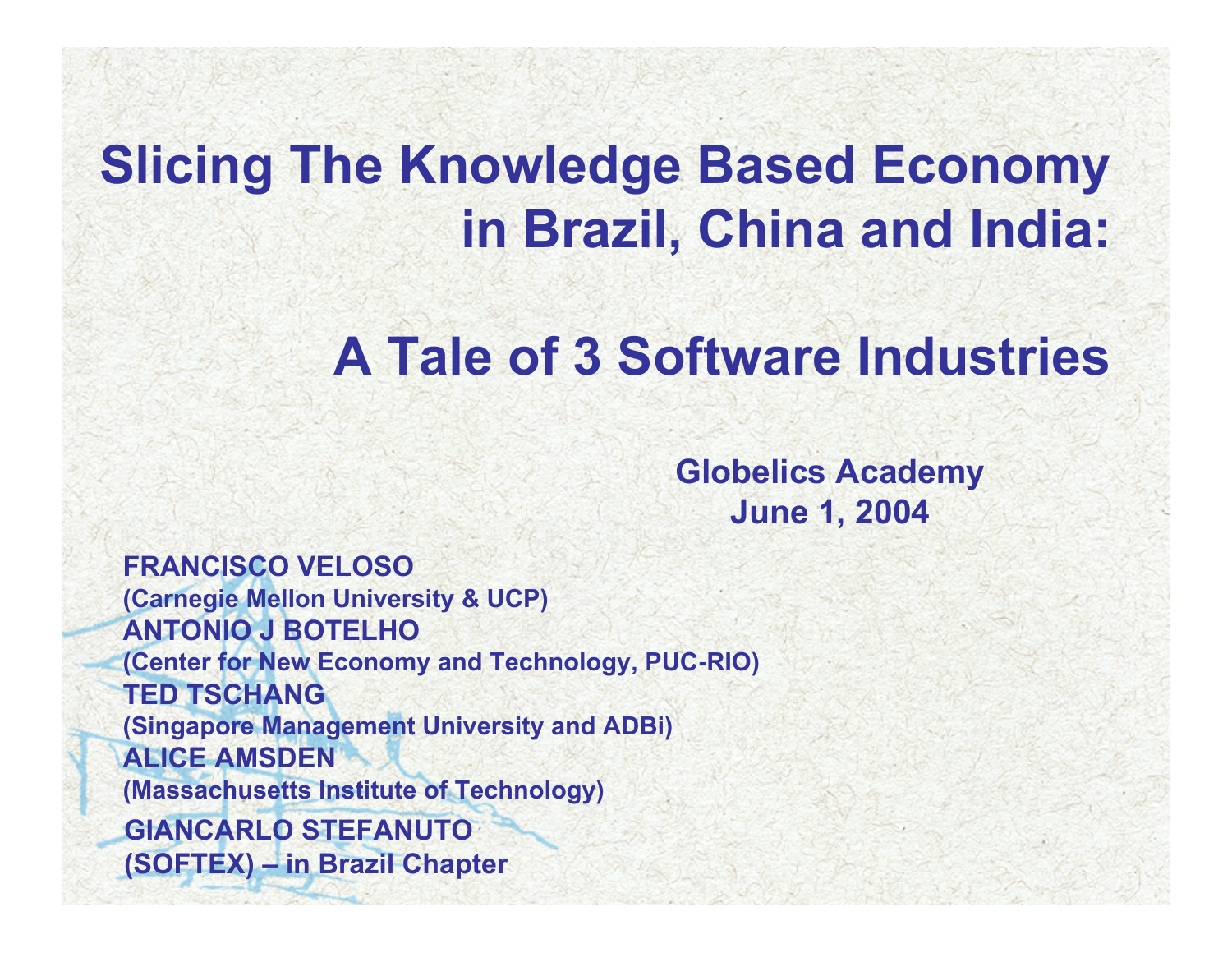### **The International Software Market**

#### ■ How to ride the global software & services market?

- Value for 2001: USD 300 Billion
- Value for 2008: USD 900 Billion (estimate)

#### Packaged software market

- Sales of \$ 196 Billion in 2001
- Traded share of sales is 15%

#### **Software related services**

- Market smaller than products
- Traded share is 35%

#### Offshore / outsourcing (BPO) exhibits strongest growth

- in the US, 25% per year
- In Europe, it will double between 2002 and 2005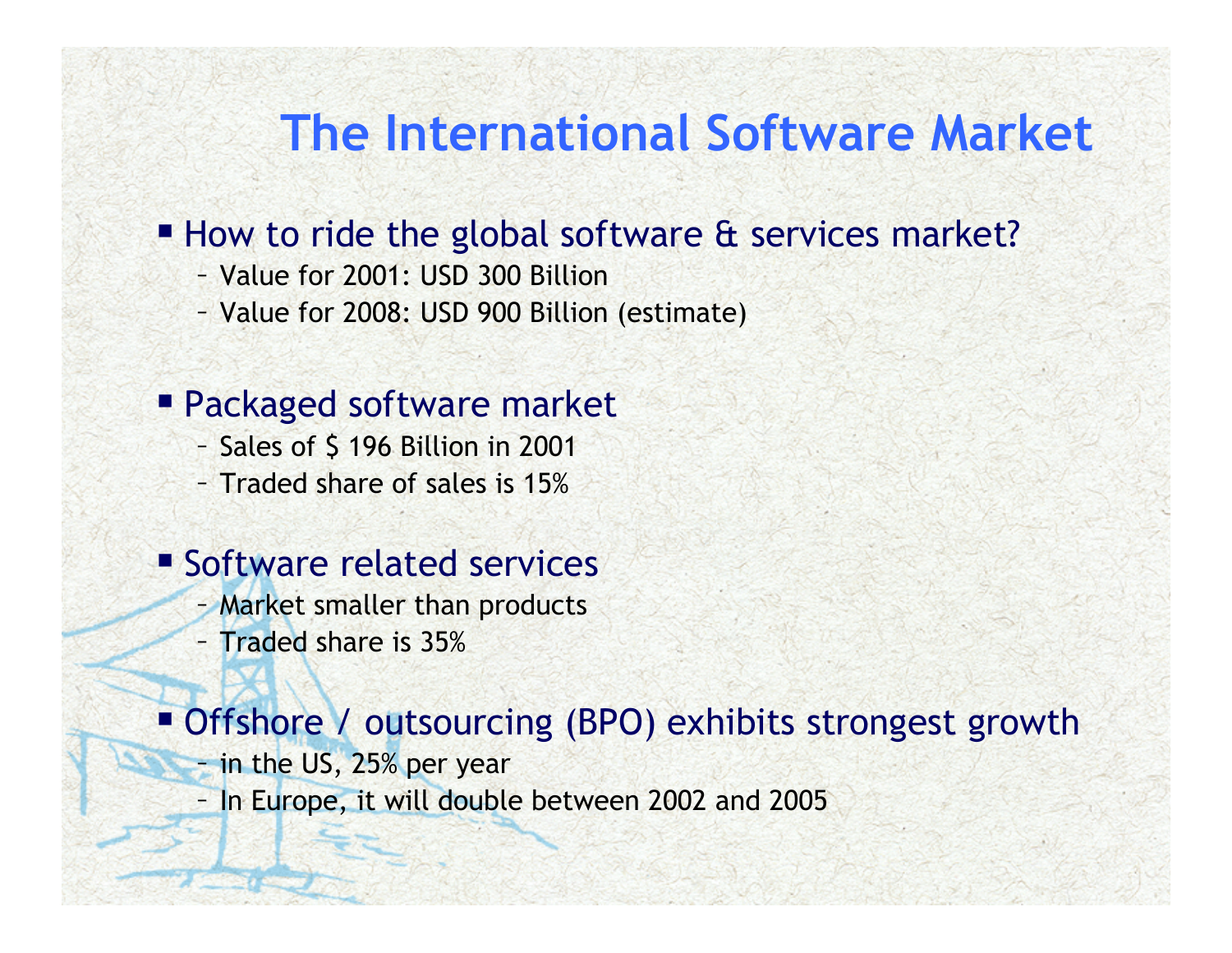### **Software in Selected Countries in 2001**

|                | <b>Sales</b><br>$(106$ USD) | <b>Sales</b><br>$\prime$<br><b>GDP</b> | <b>Industry</b><br>Develop.<br>Index | <b>Domestic</b><br><b>Industry</b><br>Develop.<br><b>Index</b> | <b>Exports</b><br>$(106$ USD) | <b>Employees</b> |
|----------------|-----------------------------|----------------------------------------|--------------------------------------|----------------------------------------------------------------|-------------------------------|------------------|
| <b>US**</b>    | 200,000                     | 2.0%                                   | 0.5                                  | 0.5                                                            | n.a.                          | 1,042,000        |
| Japan*         | 85,000                      | 2.0%                                   | 0.8                                  | 0.8                                                            | 73                            | 534,000          |
| <b>Germany</b> | 39,844                      | 2.2%                                   | 0.9                                  | 0.9                                                            | n.a.                          | 300,000          |
| <b>India</b>   | 8,200                       | 1.7%                                   | 7.8                                  | 1.9                                                            | 6,220                         | 350,000          |
| <b>Ireland</b> | 7,650                       | 7.4%                                   | 3.4                                  | 0.5                                                            | 6,500                         | 25,000           |
| Israel*        | 3,700                       | 3.4%                                   | 1.8                                  | 0.5                                                            | 2,600                         | 35,000           |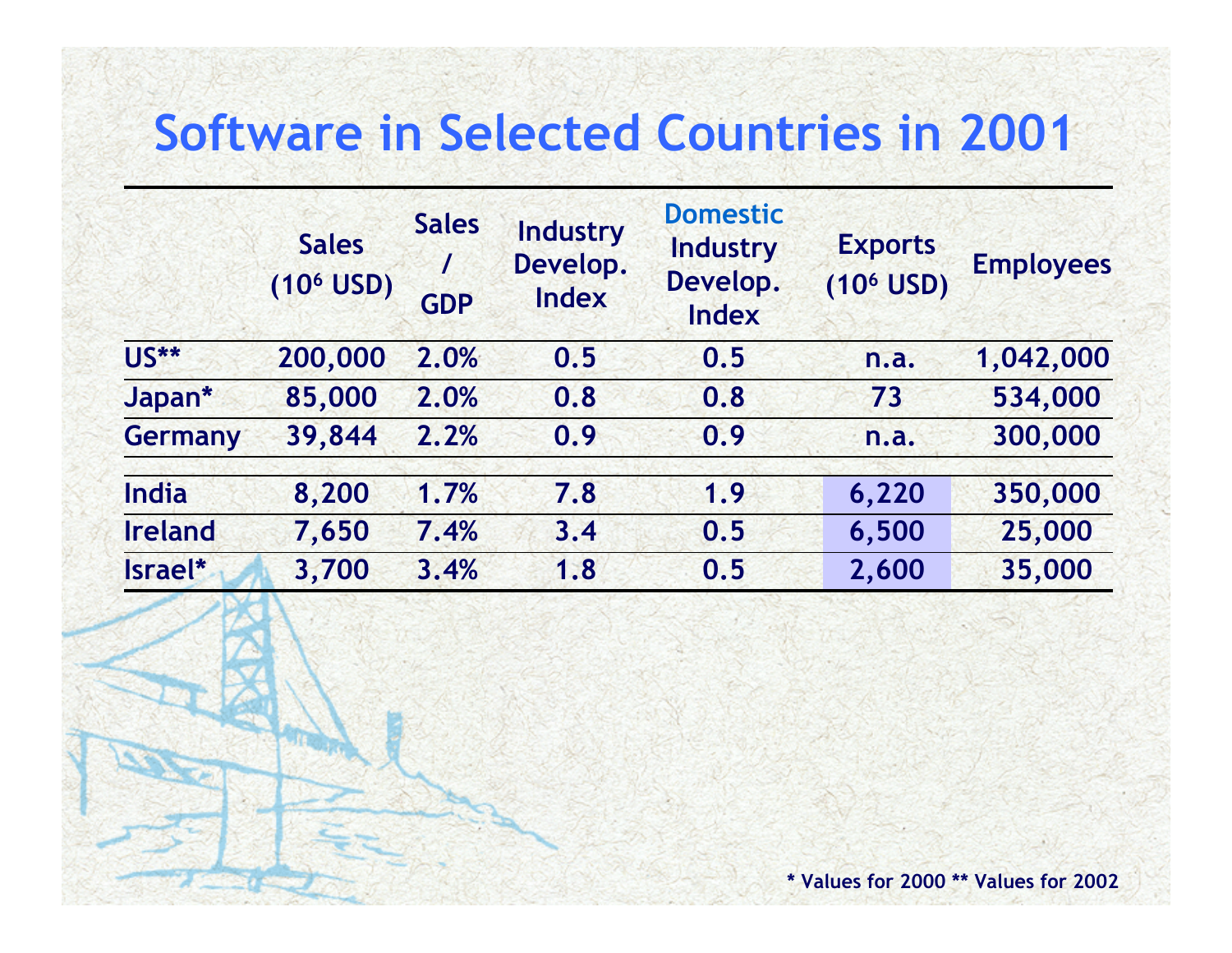### **Emerging Prescriptions from the 3 I's?**

- Nurture a Strong Human Capital Base
- **Foster Entrepreneurship**
- Develop a Large Export Base
- **Establish Strong Anchor to the US Market** 
	- Export Base
	- Multinational Investment
- **Exding Leverage the US Links** 
	- Diaspora
	- English
	- Culture

### **Single Track?**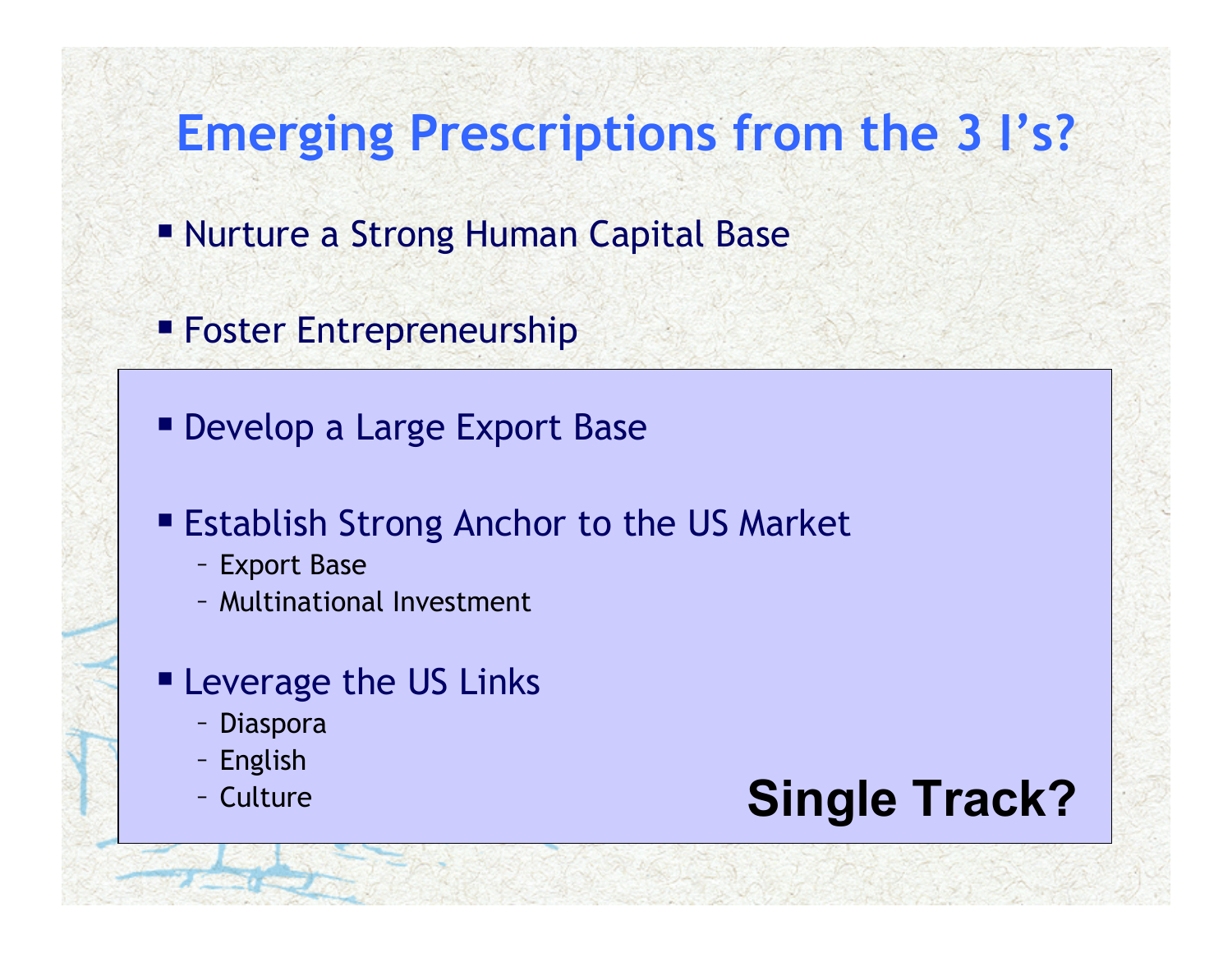### **Size and Growth of Software**

아버지는 일본 기분에 가서 있어?

#### **Million of USD\* Brazil ChinaIndia**

**Sales in 19921,100 695 390**

**Sales in 20017,700 7,400 8,200**

**Annual Growth Rate 24%30% 40%**

**\*Conversions of Local Currency to USD Evolution of values in USD highly influenced by exchange rate fluctuations during decade**

**MARKET AND ARRANGEMENT**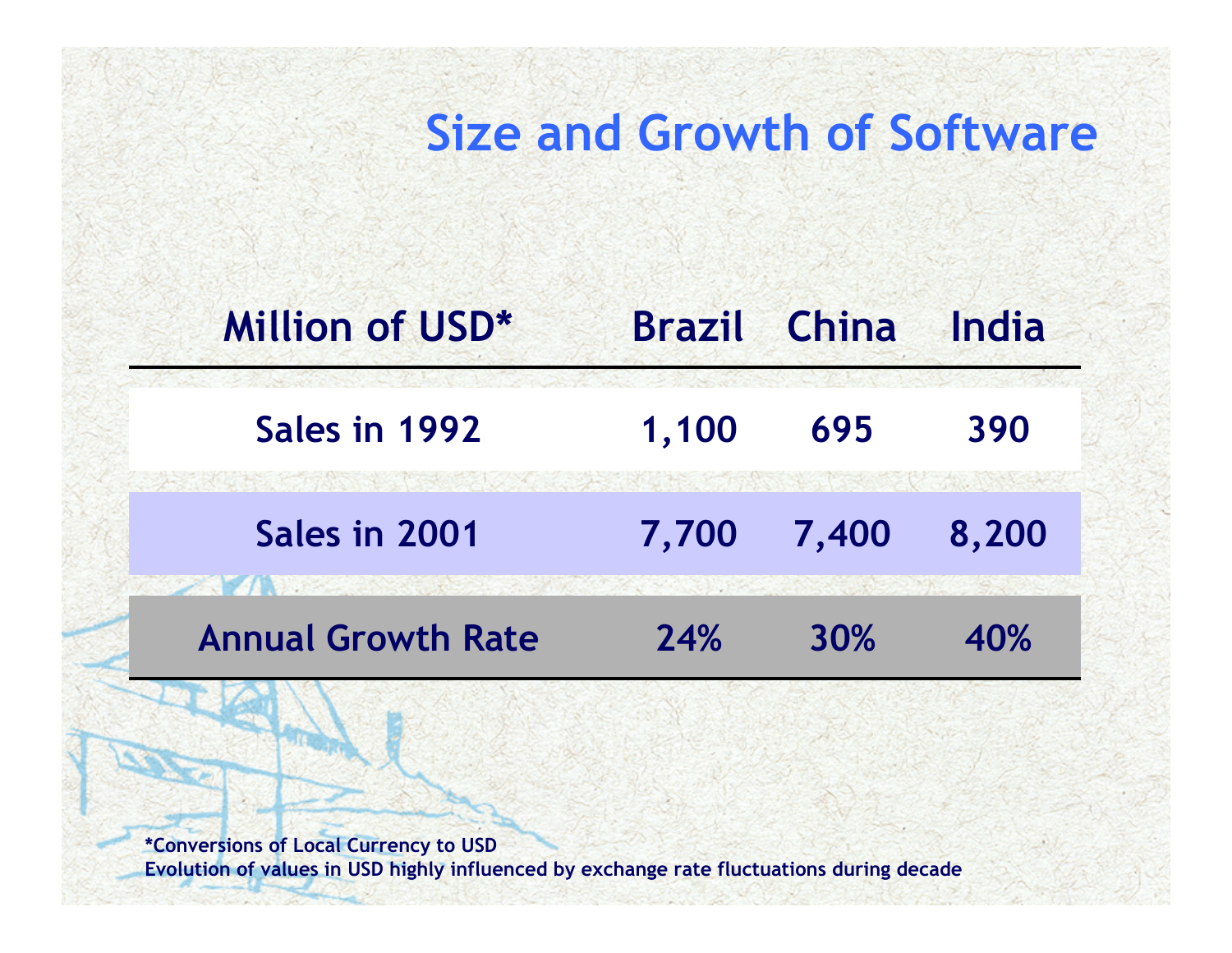### **Software in Selected Countries in 2001**

|                | <b>Sales</b><br>$(106$ USD) | <b>Sales</b><br>$\prime$<br><b>GDP</b> | <b>Industry</b><br>Develop.<br>Index | <b>Domestic</b><br><b>Industry</b><br>Develop.<br><b>Index</b> | <b>Exports</b><br>$(106$ USD) | <b>Employees</b> |
|----------------|-----------------------------|----------------------------------------|--------------------------------------|----------------------------------------------------------------|-------------------------------|------------------|
| <b>US**</b>    | 200,000                     | 2.0%                                   | 0.5                                  | 0.5                                                            | n.a.                          | 1,042,000        |
| Japan*         | 85,000                      | 2.0%                                   | 0.8                                  | 0.8                                                            | 73                            | 534,000          |
| Germany        | 39,844                      | 2.2%                                   | 0.9                                  | 0.9                                                            | n.a.                          | 300,000          |
| <b>India</b>   | 8,200                       | 1.7%                                   | 7.8                                  | 1.9                                                            | 6,220                         | 350,000          |
| <b>Brazil</b>  | 7,700                       | 1.5%                                   | 2.2                                  | 2.2                                                            | 100                           | 158,000          |
| <b>Korea</b>   | 7,694                       | 1.8%                                   | 1.1                                  | 1.1                                                            | 35                            | n.a.             |
| <b>Ireland</b> | 7,650                       | 7.4%                                   | 3.4                                  | 0.5                                                            | 6,500                         | 25,000           |
| <b>China</b>   | 7,400                       | 0.6%                                   | 1.8                                  | 1.7                                                            | 400                           | 186,000          |
| <b>Taiwan</b>  | 3,801                       | 1.2%                                   | 0.7                                  | 0.6                                                            | 349                           | n.a.             |
| Israel*        | 3,700                       | 3.4%                                   | 1.8                                  | 0.5                                                            | 2,600                         | 35,000           |
| Argentina*     | 1,340                       | 0.5%                                   | 0.4                                  | 0.4                                                            | 35                            | 15,000           |
| <b>Mexico</b>  | 1,000                       | < 0.2%                                 | 0.2                                  | 0.2                                                            | n.a.                          | n.a.             |

**\* Values for 2000 \*\* Values for 2002**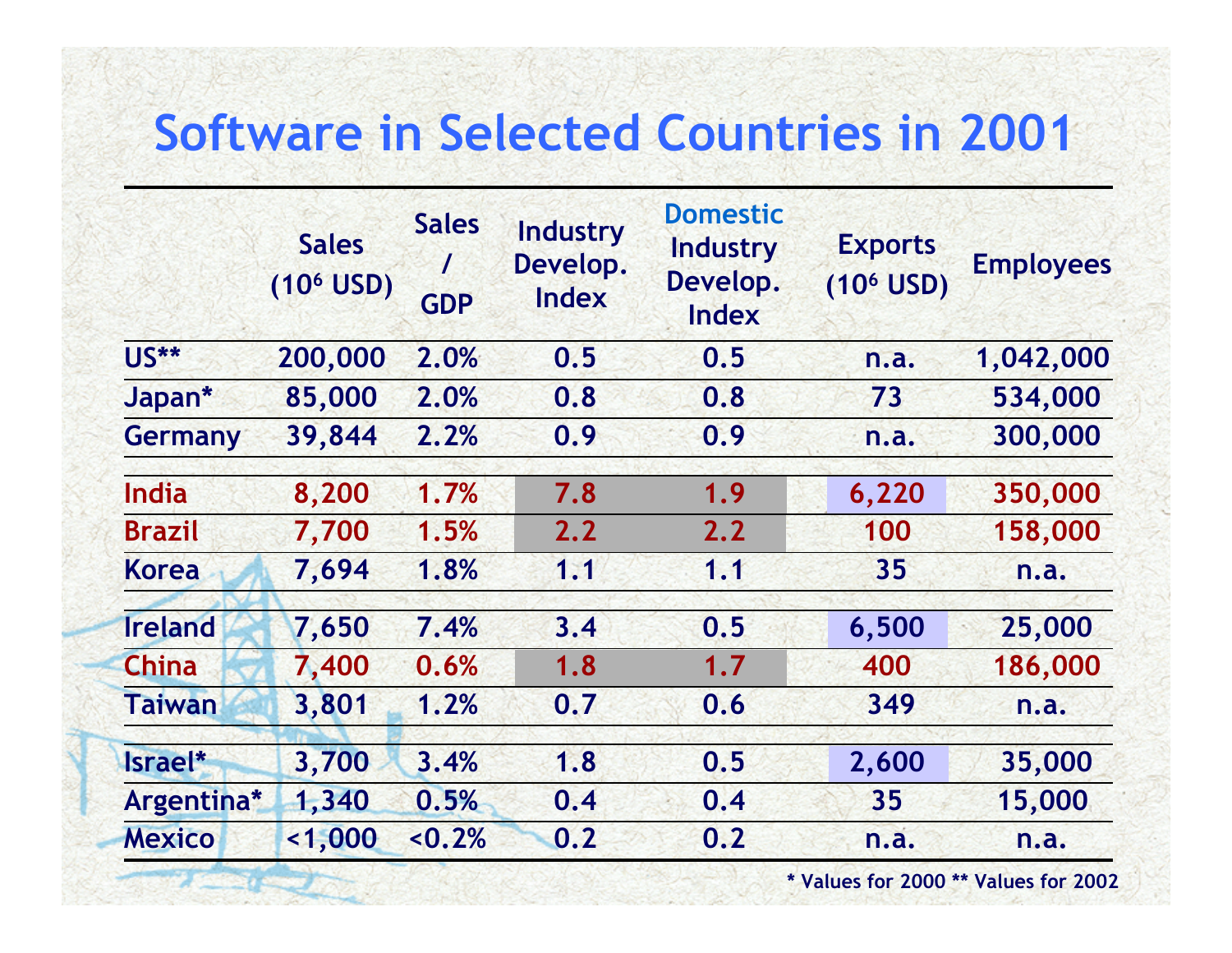### **Preconditions: Education, Research and Technology**

| <b>Variable</b>        | Units (year)               | <b>US</b> | <b>Brazil</b>   | <b>China</b>    | India   |
|------------------------|----------------------------|-----------|-----------------|-----------------|---------|
| <b>Population</b>      | World Rank (2001)          | 3rd       | 5 <sup>th</sup> | 1 <sup>st</sup> | 2nd     |
| <b>NS&amp;Eng Grad</b> | <b>Total / Year (1997)</b> | 199,057   | 50,233          | 203,238         | 176,000 |
| <b>NS&amp;Eng Grad</b> | $/106$ pop (1997)          | 700       | 292             | 159             | 170     |
| <b>IT Graduates</b>    | <b>Total / Year (2000)</b> | 51,236    | 17,847          | 41,000          | 71,000  |
| <b>IT Graduates</b>    | $/106$ pop (2000)          | 180       | 101             | 32              | 69      |
| <b>ICT Expenses</b>    | % GDP (2001)               | 7.9%      | 8.3%            | 5.7%            | 3.9%    |
| <b>PCs</b>             | $/ 1,000$ pop (2001)       | 585       | 44              | 16              | 5       |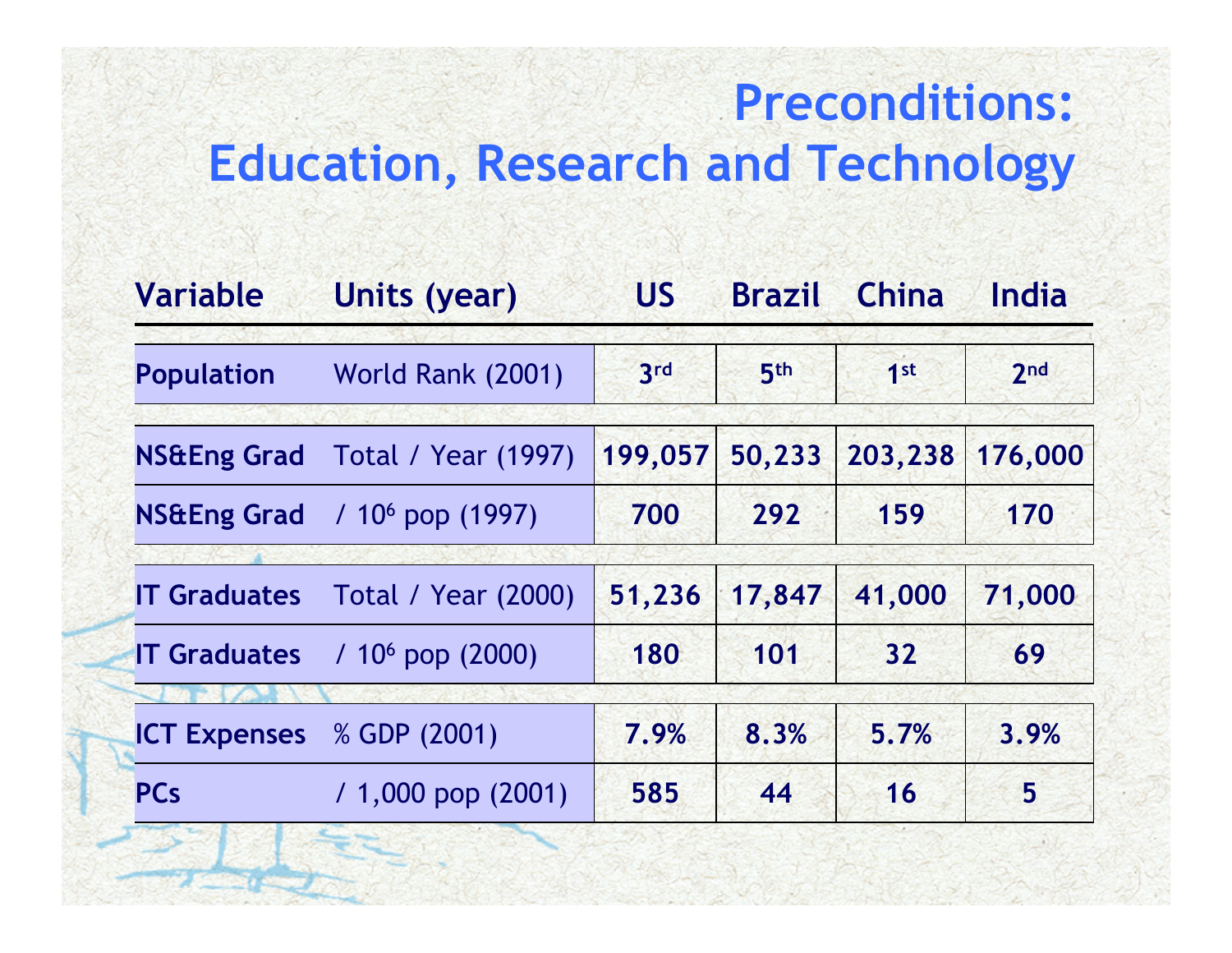### **Market Structure in Brazil, China & India**

|                                   |                 | <b>Brazil</b> | China  | India |
|-----------------------------------|-----------------|---------------|--------|-------|
| <b>Sales</b>                      |                 | 7,700         | 7,400  | 8,200 |
|                                   | <b>Services</b> | 56%           | 58%    | 80%   |
| <b>Market Focus</b>               | <b>Products</b> | 44%           | 42%    | 20%   |
| <b>Exports</b>                    |                 | 1.5%          | 5.5%   | 76%   |
| <b>Firms w/ Software Activity</b> |                 | 10,700        | 10,000 | n.a.  |
| <b>Software Firms</b>             |                 | 5,400         | 5,700  | 2,800 |

**Employees 158,000 186,000 350,000**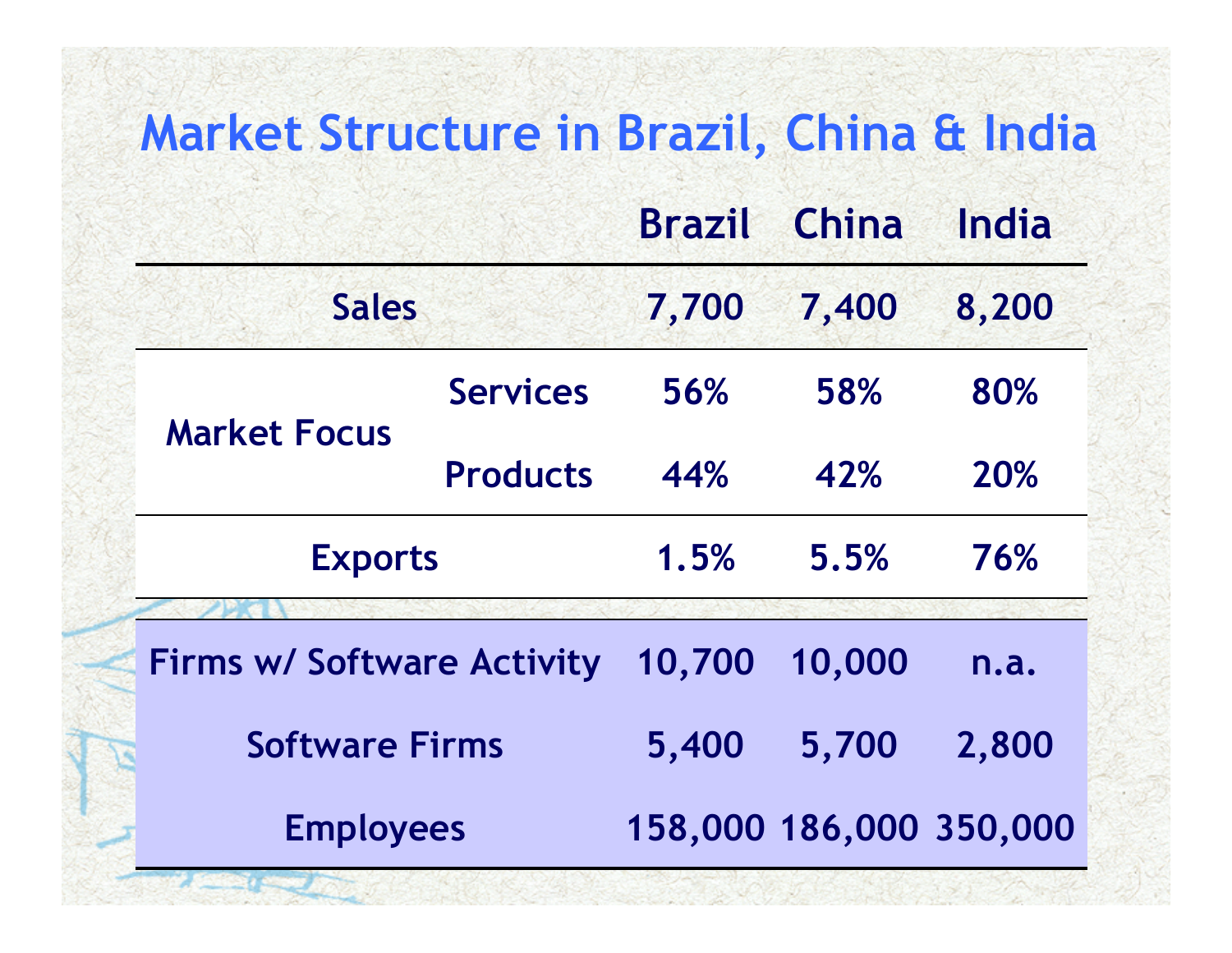### **Leading Firms in the 3 Nations**

|                             | <b>BRAZIL</b> |            | <b>INDIA</b>       |     |                     | <b>CHINA</b> |                   |     |                     |
|-----------------------------|---------------|------------|--------------------|-----|---------------------|--------------|-------------------|-----|---------------------|
| <b>Company Sales Origin</b> |               |            | Company            |     | <b>Sales Origin</b> |              | <b>Company</b>    |     | <b>Sales Origin</b> |
| <b>Microsoft</b>            | 362           | <b>US</b>  | <b>TCS</b>         | 813 | IN                  |              | <b>Founder</b>    | 438 | <b>CN</b>           |
| <b>SERPRO</b>               | 372           | <b>BR</b>  | <b>Infosys</b>     | 535 | IN                  |              | <b>PuTian</b>     | 186 | <b>CN</b>           |
| <b>Comp. As. 260</b>        |               | <b>US</b>  | <b>Wipro</b>       | 481 | IN                  |              | Legend            | 175 | <b>CN</b>           |
| <b>EDS</b>                  | 240           | <b>US</b>  | Satyam             | 357 | IN                  |              | <b>DongFang</b>   | 134 | <b>CN</b>           |
| <b>CPM</b>                  | 204           | <b>BR</b>  | <b>HCL Tech</b>    | 277 | IN                  |              | <b>ChongRan</b>   | 126 | <b>CN</b>           |
| <b>Accenture</b>            | 194           | <b>US</b>  | Patni              | 153 | IN                  |              | <b>ChangTian</b>  | 125 | <b>CN</b>           |
| <b>Oracle</b>               | 182           | <b>US</b>  | <b>Silverline</b>  | 126 | IN                  |              | <b>T.DongFang</b> | 115 | <b>CN</b>           |
| <b>SAP</b>                  | 124           | <b>GER</b> | <b>Mahindra BT</b> | 113 | <b>JV</b>           |              | YianTai           | 107 | <b>CN</b>           |
| <b>Politec</b>              | 104           | <b>BR</b>  | <b>Pentasoft</b>   | 96  | <b>IN</b>           |              | <b>CVIC</b>       | 94  | <b>CN</b>           |
| <b>Consist</b>              | 77            | <b>US</b>  | <b>HCL Perot</b>   | 94  | <b>JV</b>           |              | <b>Top</b>        | 93  | <b>CN</b>           |
| <b>Microsiga</b>            | 72            | <b>BR</b>  | <b>Mascot</b>      | 84  | IN                  |              | <b>IBM</b>        | 78  | <b>US</b>           |
| <b>CPqD</b>                 | 64            | <b>BR</b>  | <b>NIIT</b>        | 84  | IN                  |              | <b>Microsoft</b>  | 65  | <b>US</b>           |
| <b>DBA</b>                  | 62            | <b>BR</b>  | <b>I-Flex</b>      | 82  | IN                  |              | <b>Oracle</b>     | 58  | <b>US</b>           |
| <b>CITS</b>                 | 57            | <b>BR</b>  | <b>Mphasis</b>     | 66  | IN                  |              | <b>Sybase</b>     | 30  | <b>US</b>           |
| Proceda                     | 52            | <b>BR</b>  | <b>Mascon</b>      | 64  | IN                  |              | <b>Informix</b>   | 26  | <b>US</b>           |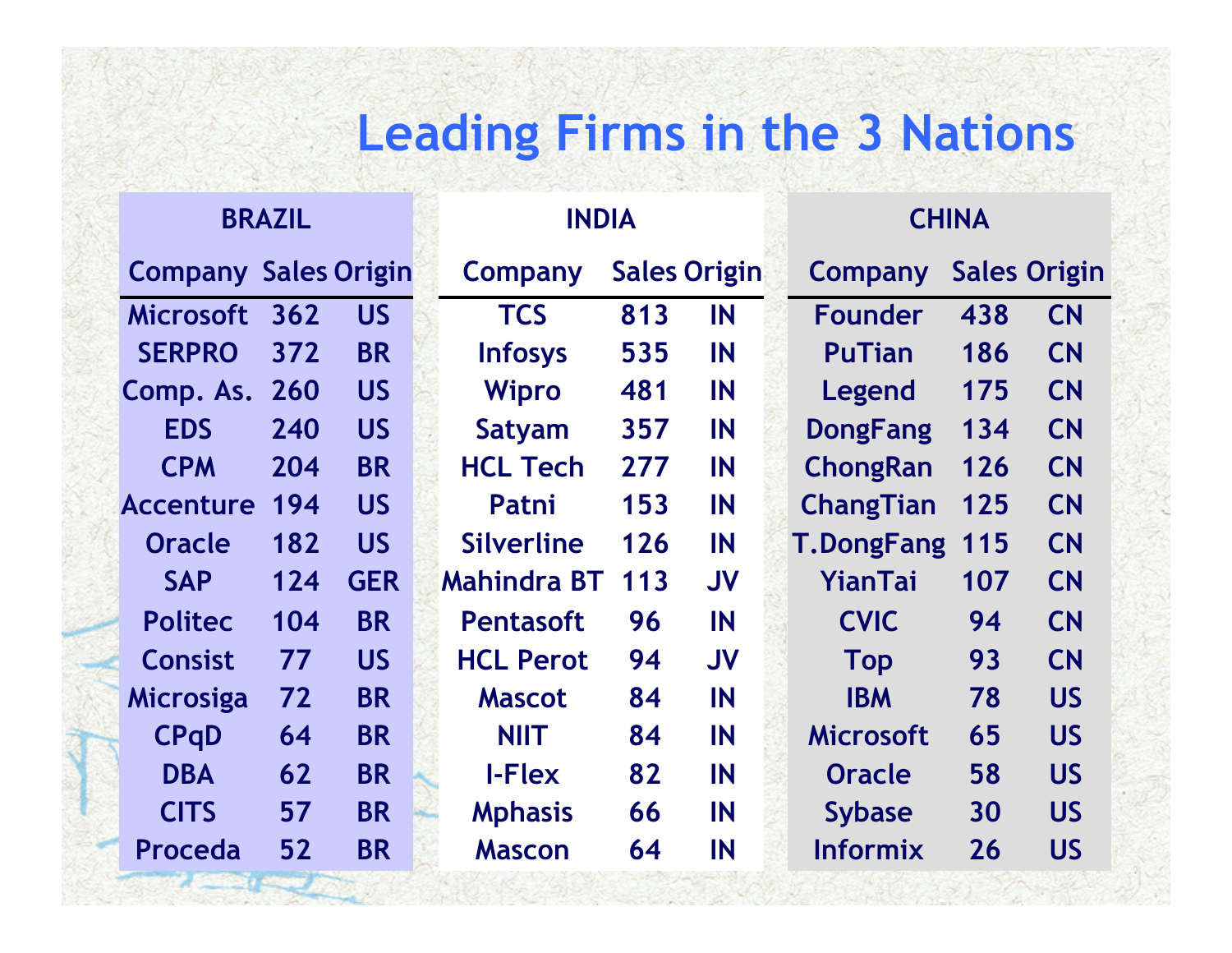### **Understanding Role of Multinationals**

#### **"Local competitors in products and services**

- May affect local producers but also strengthens market
	- e.g. SAP competes with local ERP Producers
- The realities…
	- Stronger in Brazil
	- Moderate in China and India

#### **Local market as base for development in** international arena

- Supports local industry and is welcomed
	- e.g. Siemens PBX in Brazil or TI development center in India
- The realities
	- Strong in India
	- Moderate to low in Brazil and China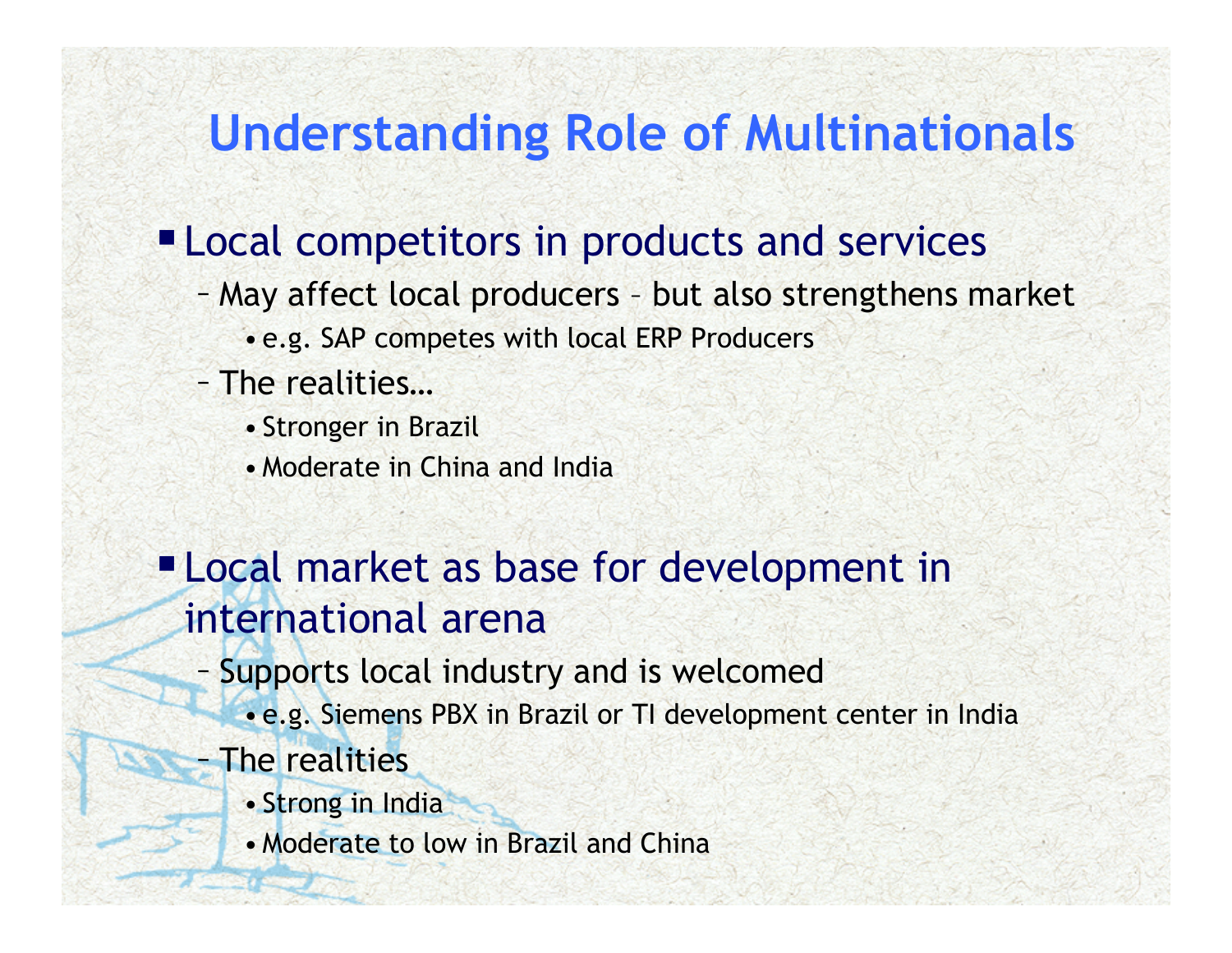### **India – China – Brazil Considerations**

|               | <b>Focus</b>                                           | <b>Differentiators</b>                                                 | <b>Opportunities</b>                                                                        | <b>Barriers</b>                                                            |  |
|---------------|--------------------------------------------------------|------------------------------------------------------------------------|---------------------------------------------------------------------------------------------|----------------------------------------------------------------------------|--|
| <b>India</b>  | • Low Tech<br><b>Services</b><br>• Exports             | • Deep Labor Pool<br>• English<br>• Process Maturity<br>• Global Links | <b>•Business Process</b><br><b>Outsourcing</b><br>• High Level<br><b>Export Services</b>    | • Wage Pressure<br>•Domain Knowledge<br>•Low-End<br><b>Competition</b>     |  |
| <b>China</b>  | • System<br>Integration<br>• Products                  | • Government Action<br>• Strong Domestic<br><b>Market</b>              | <b>• Export Services</b><br><b>• Hardware Links</b><br><b>• Multinationals</b>              | • Process Capability<br>• Small Firms<br>•Open Market<br><b>Experience</b> |  |
| <b>Brazil</b> | • Verticals -<br><b>Prod+Serv</b><br><b>• Products</b> | • Domestic Market<br>• Strong Client<br><b>Sectors</b>                 | • Export Higher<br><b>Level Services in</b><br><b>Verticals</b><br><b>• Export Products</b> | • Small Firms<br>•International<br><b>Visibility</b><br>. No Active Policy |  |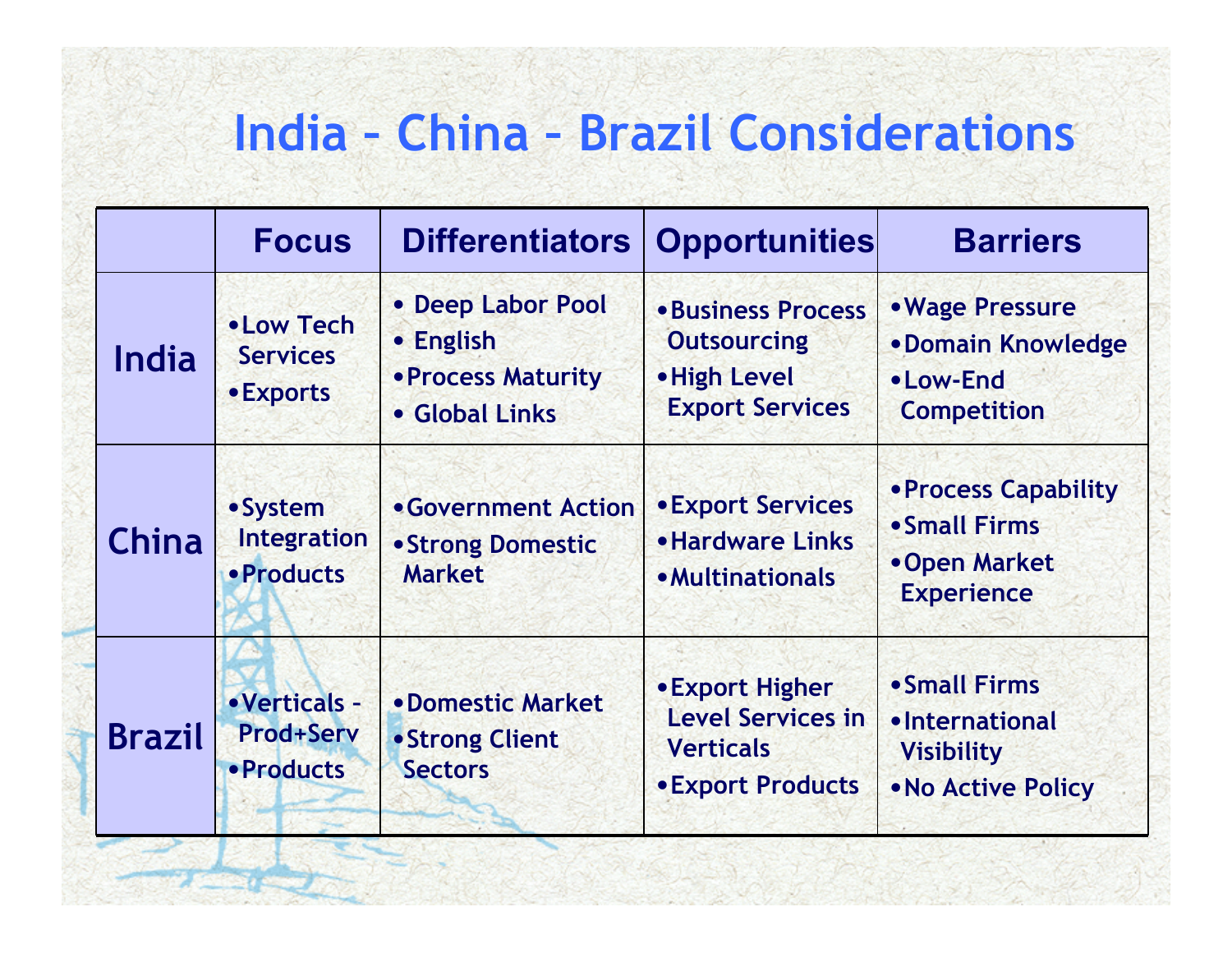### **Conclusions & Takeaways for 3 Nations**

#### **Large and over-developed industries**

- Sell USD 8 Billion in Software
- Annual growth rates on the order of 30%
- **Preconditions for past success & bright future** 
	- Demand at home and/or abroad
	- Human and financial capital
	- Government policy can have stifling or leveraging effects
- **Industry development may follow different paths** 
	- Critical to find the right development anchor!
	- Strong service exports for India
	- Vibrant domestic products/services for Brazil and China
- Challenges ahead remain...
	- Competition between nations will become more acute
	- Important to leverage industry strengths
	- Multinationals will play increasing role
	- NO SET WINNERS!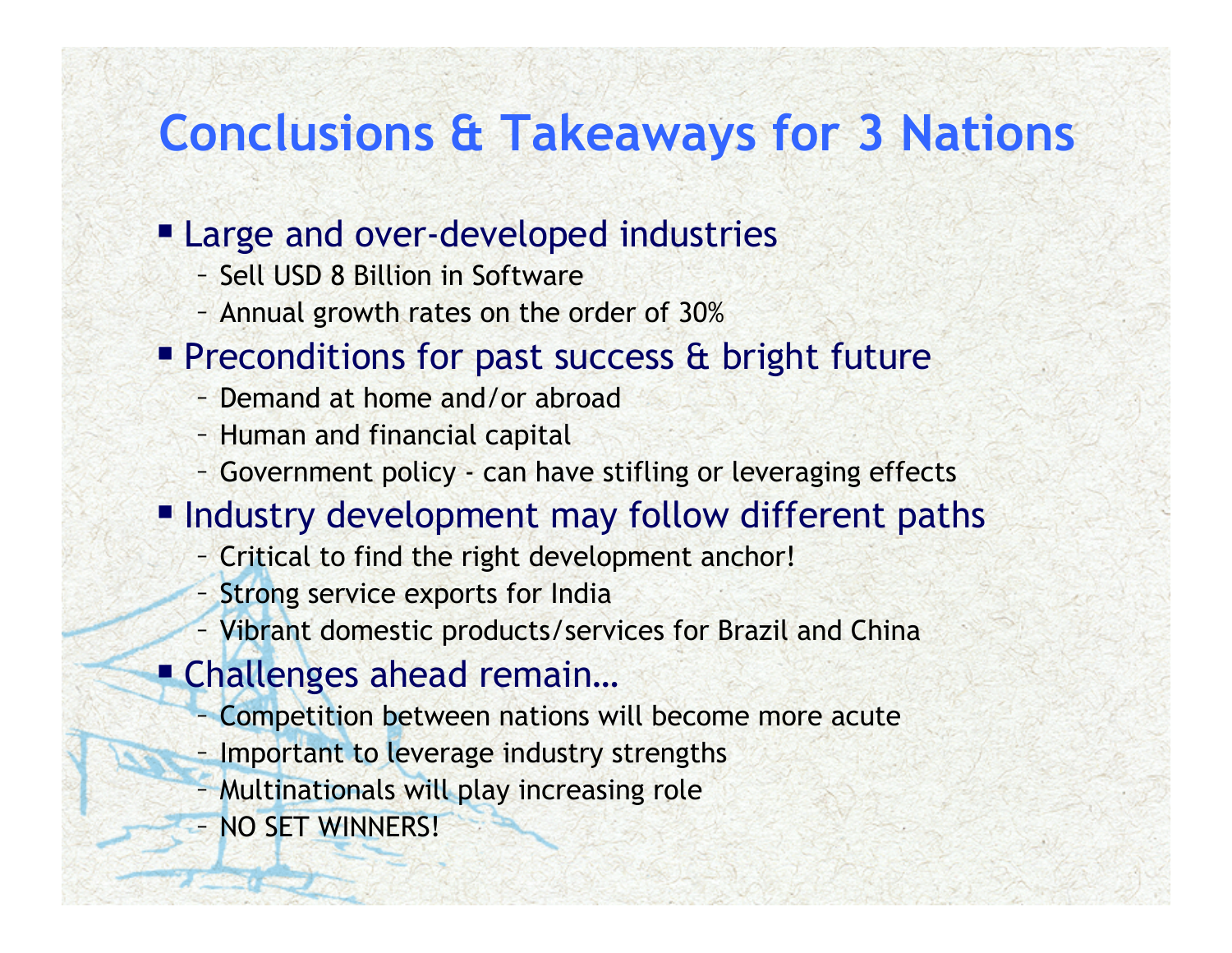### **Paths for China and India**

#### CHINA: A low level but strengthening industry

- Sector Linkages Users and manufacturers
- **Export Services Replacing India in low level**
- **Spillovers of multinational interest in China**

#### <sup>C</sup><sup>e</sup> NEED: Process Capabilities & International Marketing

#### INDIA: Tension between value and volume

**Climbing service value chain & enter product markets Invest in BPO, ITES and other Face multinational competition with domestics** 

*S* NEED: Product/Domain Knowledge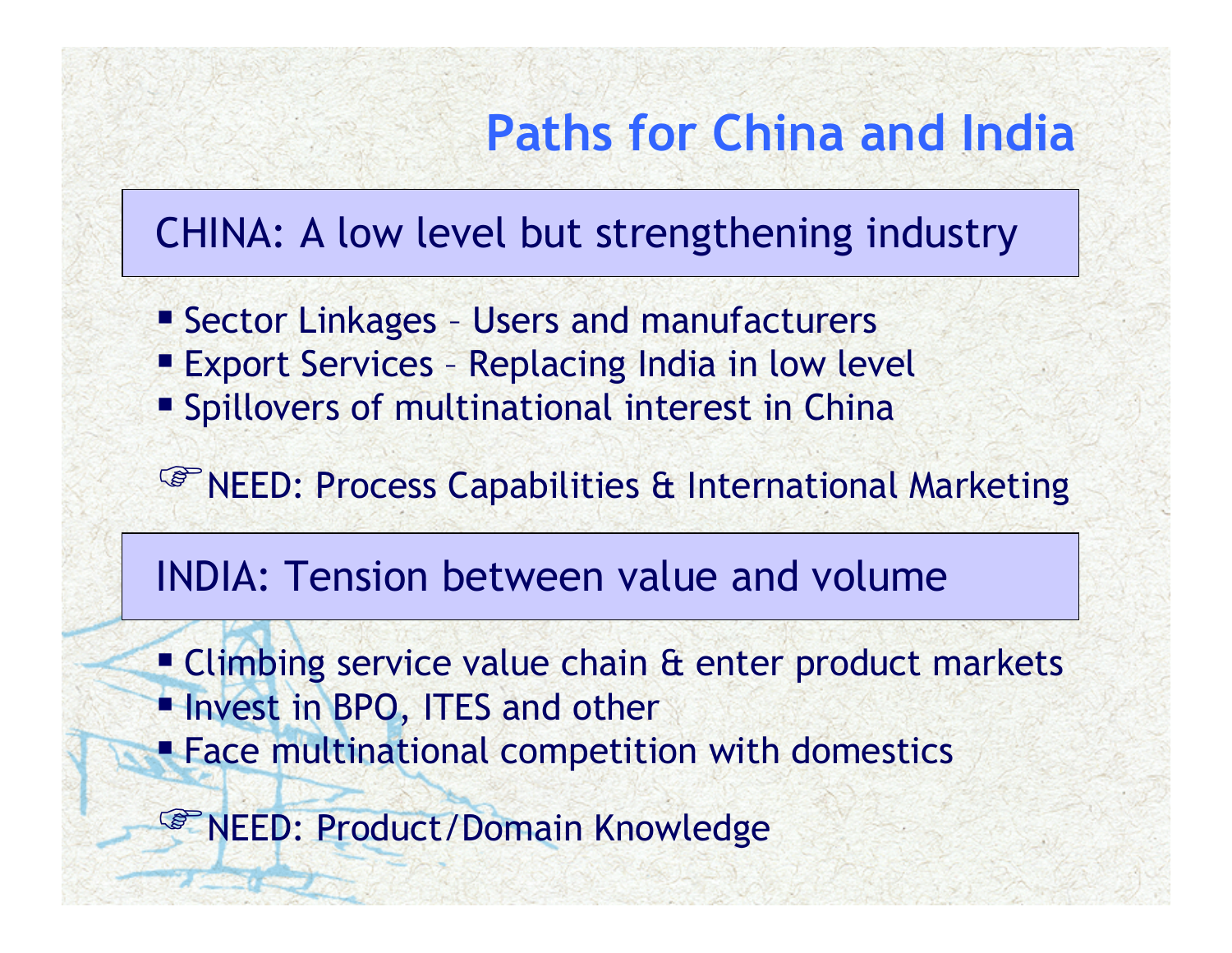# **What About Brazil?**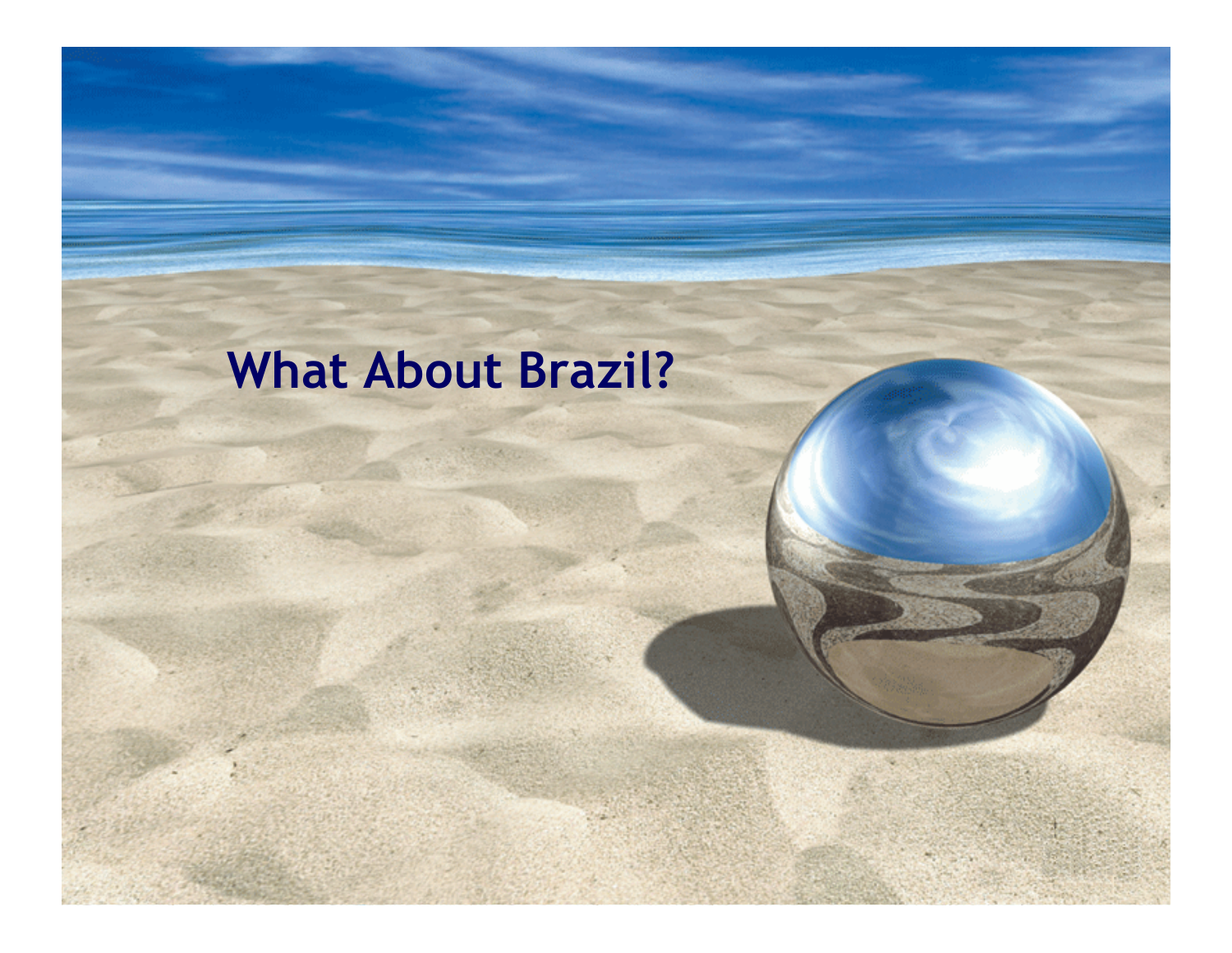### **The Brazilian Software Industry**

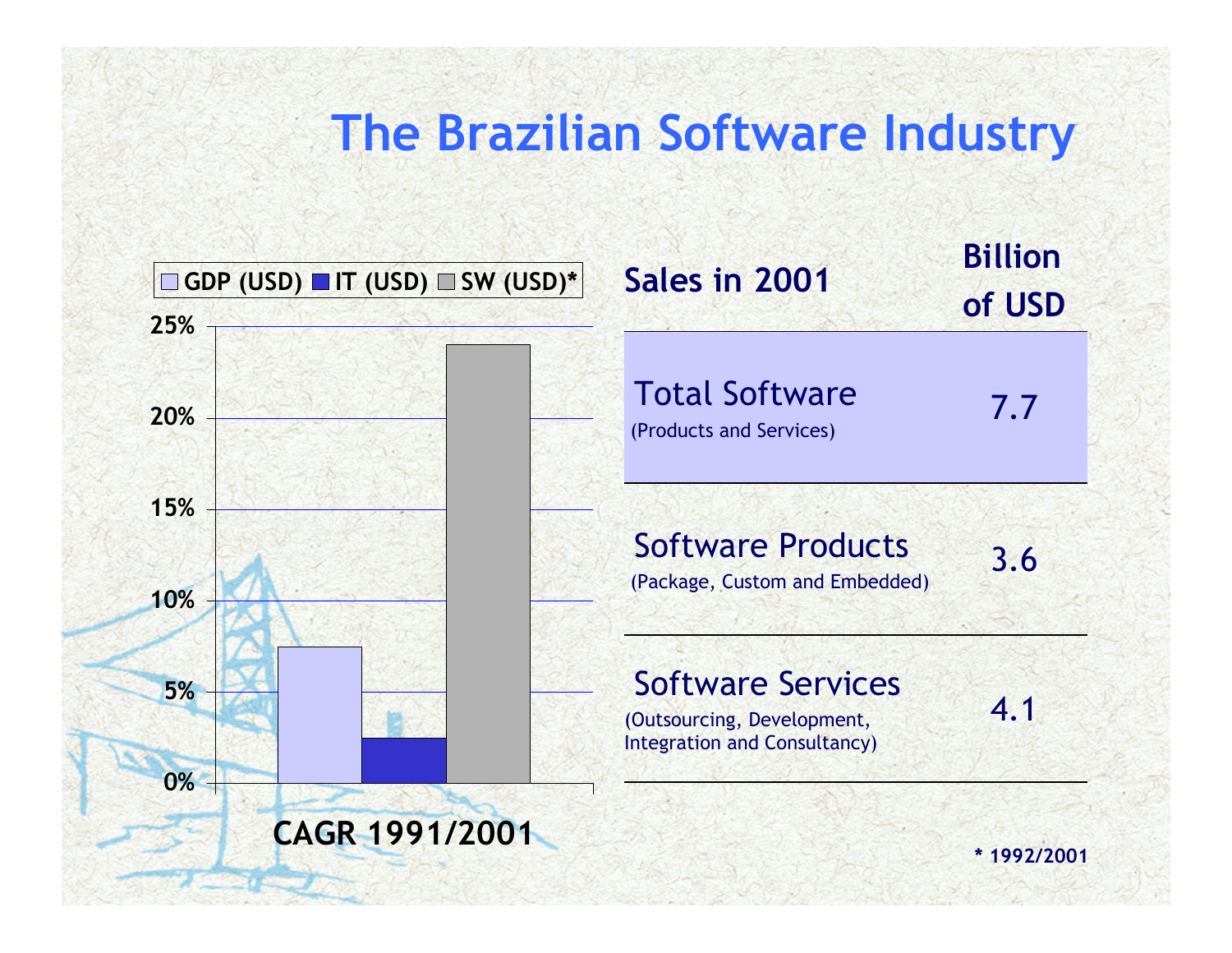#### **Indicators of Domestic Competitiveness**

#### Software| Industry

| Growth 1995-2000 (%)          | $-300%$ | 11%  |  |
|-------------------------------|---------|------|--|
| VA / Employee (103R\$)        | 97      | 26   |  |
| Average Salary (103 R\$/Year) | 30      | 11   |  |
| R&D / Sales* (%)              | 8%      | 3.8% |  |

\*Probably Includes Substantial Costs Associated to Product Development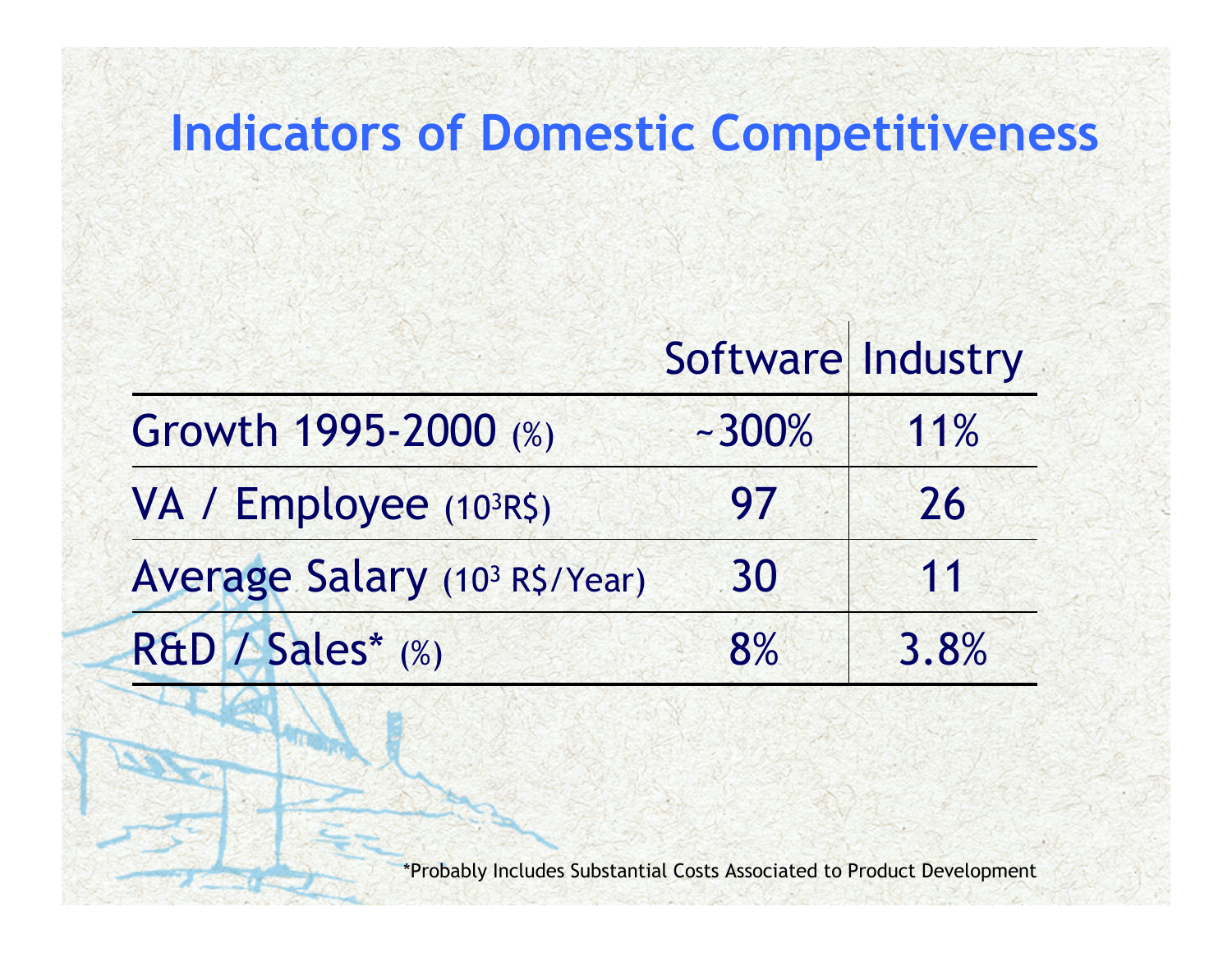### **Understand by Looking at Leading Firms**

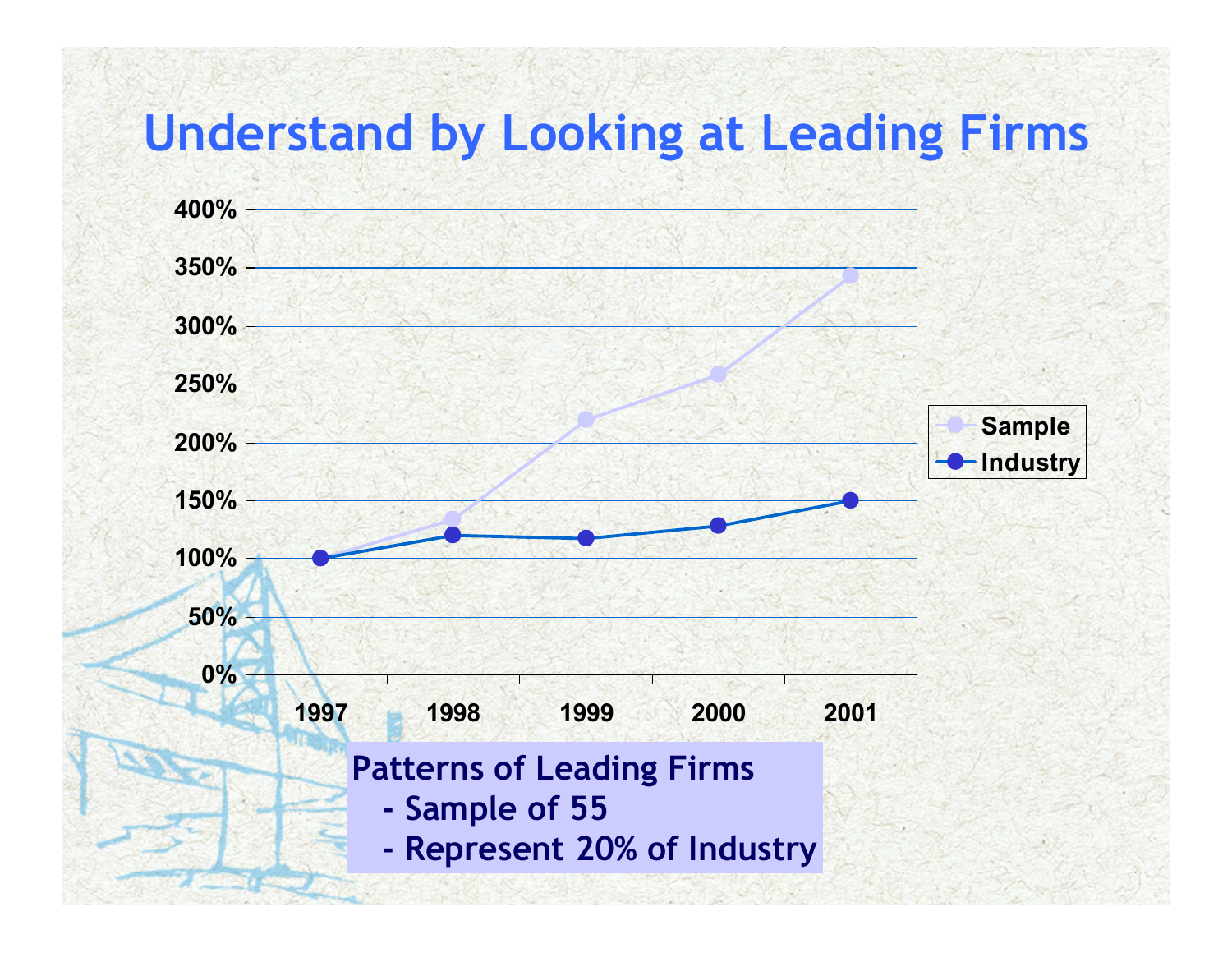### **Nature of the Leading Firms**

| <b>Main</b><br><b>Revenue</b><br><b>Source</b> | <b>Share</b><br>of Firms | <b>Business Model</b>       |     | Share Share of<br>of Firms Revenue |
|------------------------------------------------|--------------------------|-----------------------------|-----|------------------------------------|
| <b>Products</b>                                | 58%                      | Embedded/<br>Component      | 34% | 13%                                |
|                                                |                          | <b>Customizable Product</b> | 20% | 10%                                |
| <b>Services</b>                                | 42%                      | <b>High Value Services</b>  | 35% | 62%                                |
|                                                |                          | <b>Low Value Services</b>   | 7%  | 14%                                |
|                                                |                          |                             |     | <b>Sample: 56 Firms</b>            |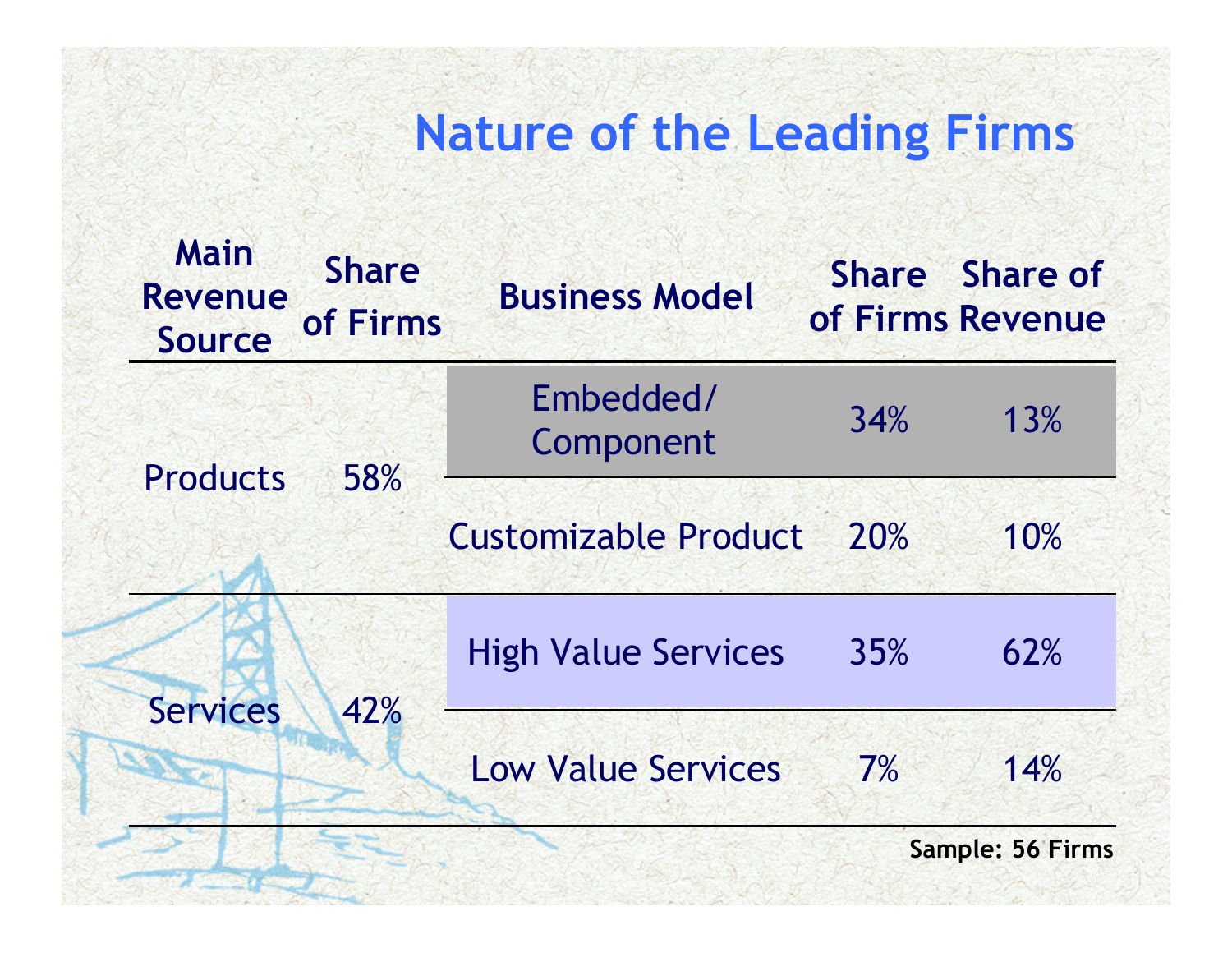### **The Promise of the Domestic Market**

#### **The existence of Lead Sectors**

- Banking
- Telecom
- e-Government
- Niche Startups
- Internationalized and Competitive
- Large IT investment 30% of Brazil Total
- **Important Market for Software companies** 
	- Foreign, Local Large & Small-Specialized
- **Test bed for Innovation**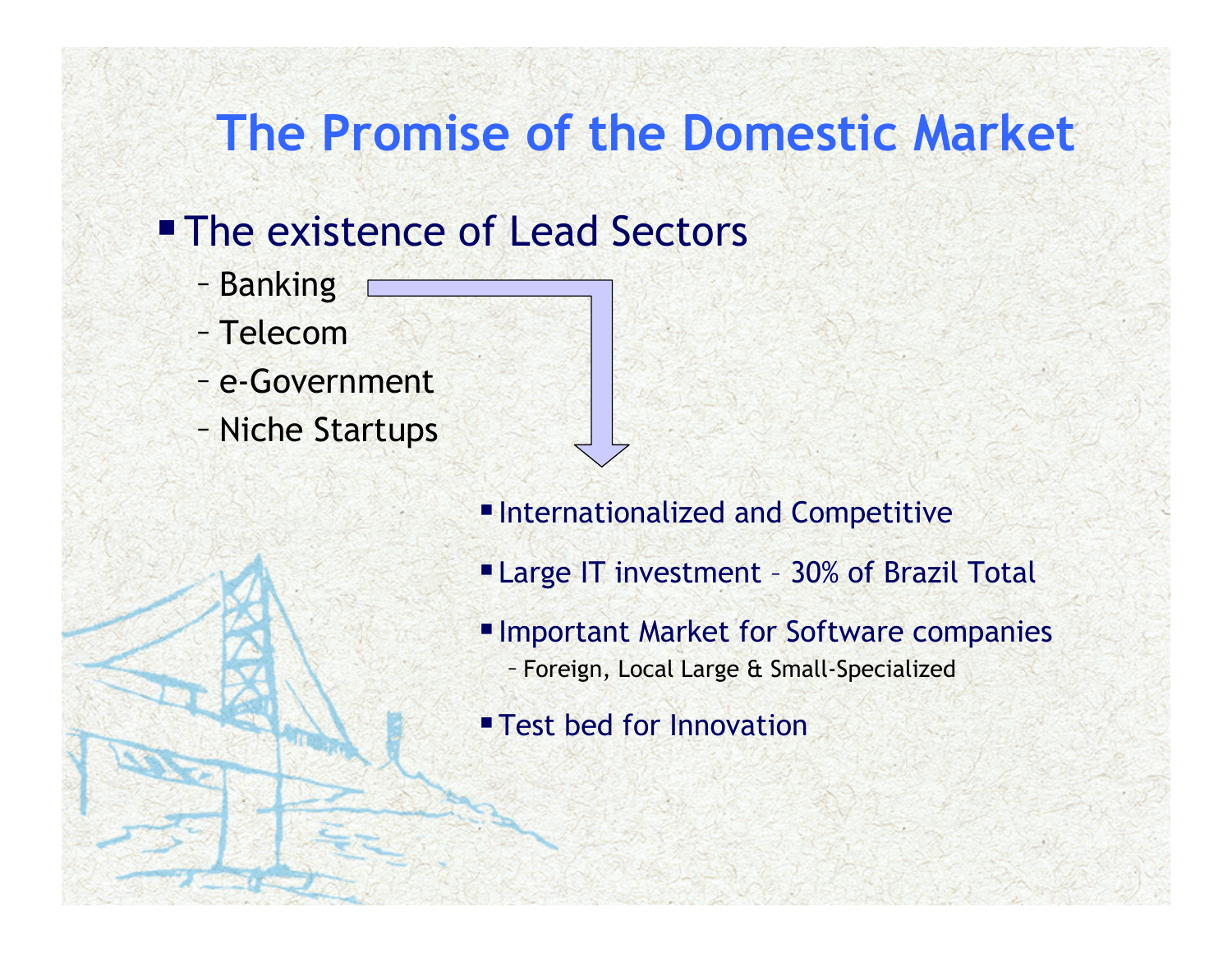### **The Promise of the Domestic Market**

#### **The existence of Lead Sectors**

- Banking
- Telecom
- e-Government
- Niche Startups



**Mechanisms to discipline competence creation** 

- Venture Capital
- Public 'knowledgeable' Capital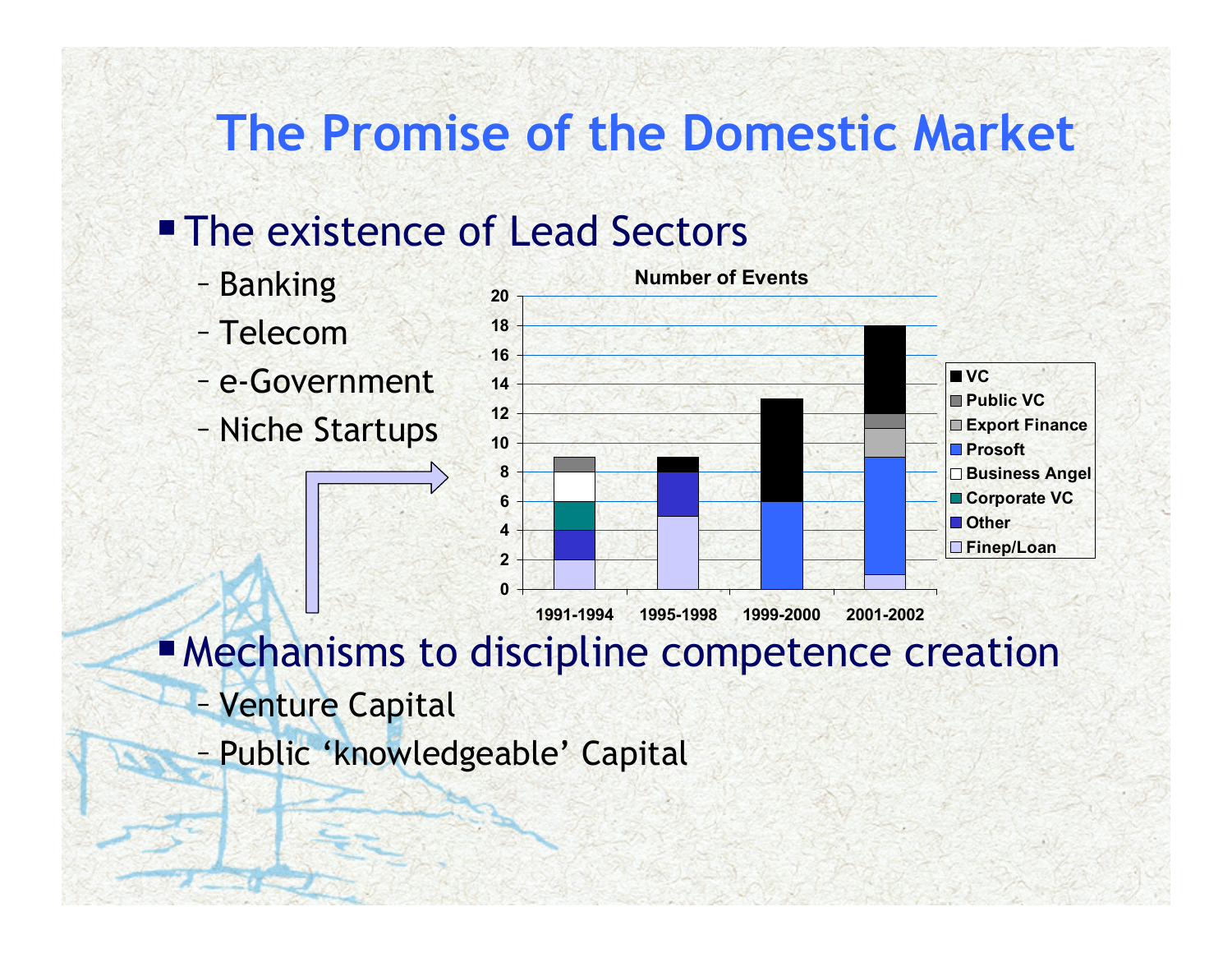### **The Effects of External Financing**

#### **• Definition of a Clear Business Model**

- Preparation of Detailed Business Plans
- Work with Outside Consultants
- Positive Impact of both Private and Public VC

#### **Restructuring of the Management Structure**

- Hiring of Professional Managers
- Restructuring of Management Responsibilities

#### **An Example of a Lead Firm: Modulo**

- One of the top 30 Brazilian Firms
- Got 2 rounds of VC financing from 1997 to 2001
- From security software development to security component
- Hired former CEO of American Express Latin America
- Files Reports according to US GAAP rules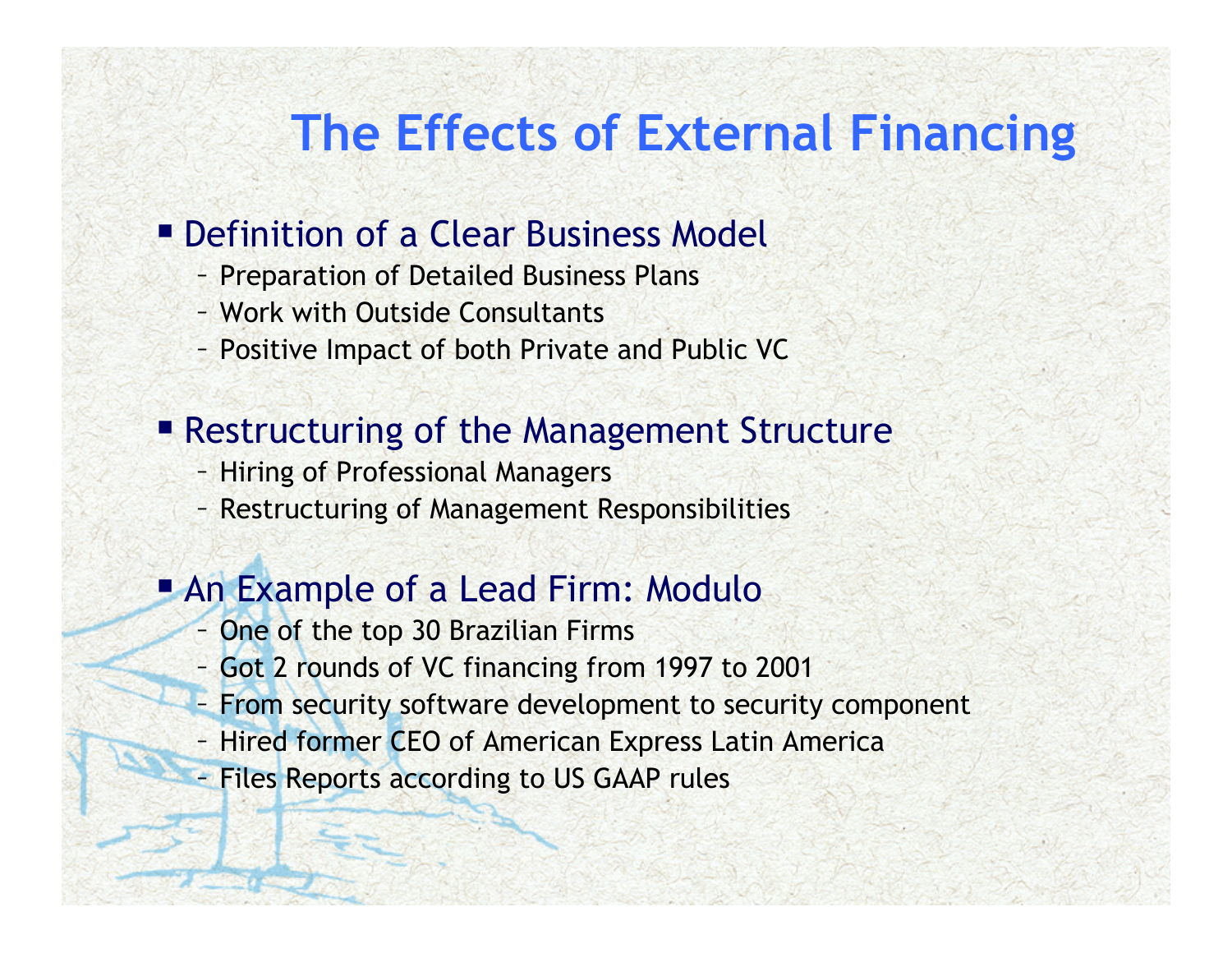### **The Curse of the Domestic Market**

- Fast Growth of Domestic Demand
- Large Captive Markets Private and Public
- **URIGUARY 19 THEORY CONCRYPT PETET ISSUES**
- High Interest Rates

#### **Example 21 Anti-Specialization Bias**

- Diversified activities for growing regional market
- Not specialized work for whole country

#### **Poor Institutions**

- Limited cooperation and no voice for the industry
- Absence of a structured development policy

#### **Small National Firms**

- Difficult to compete with foreign firms locally
- Difficult to compete in international market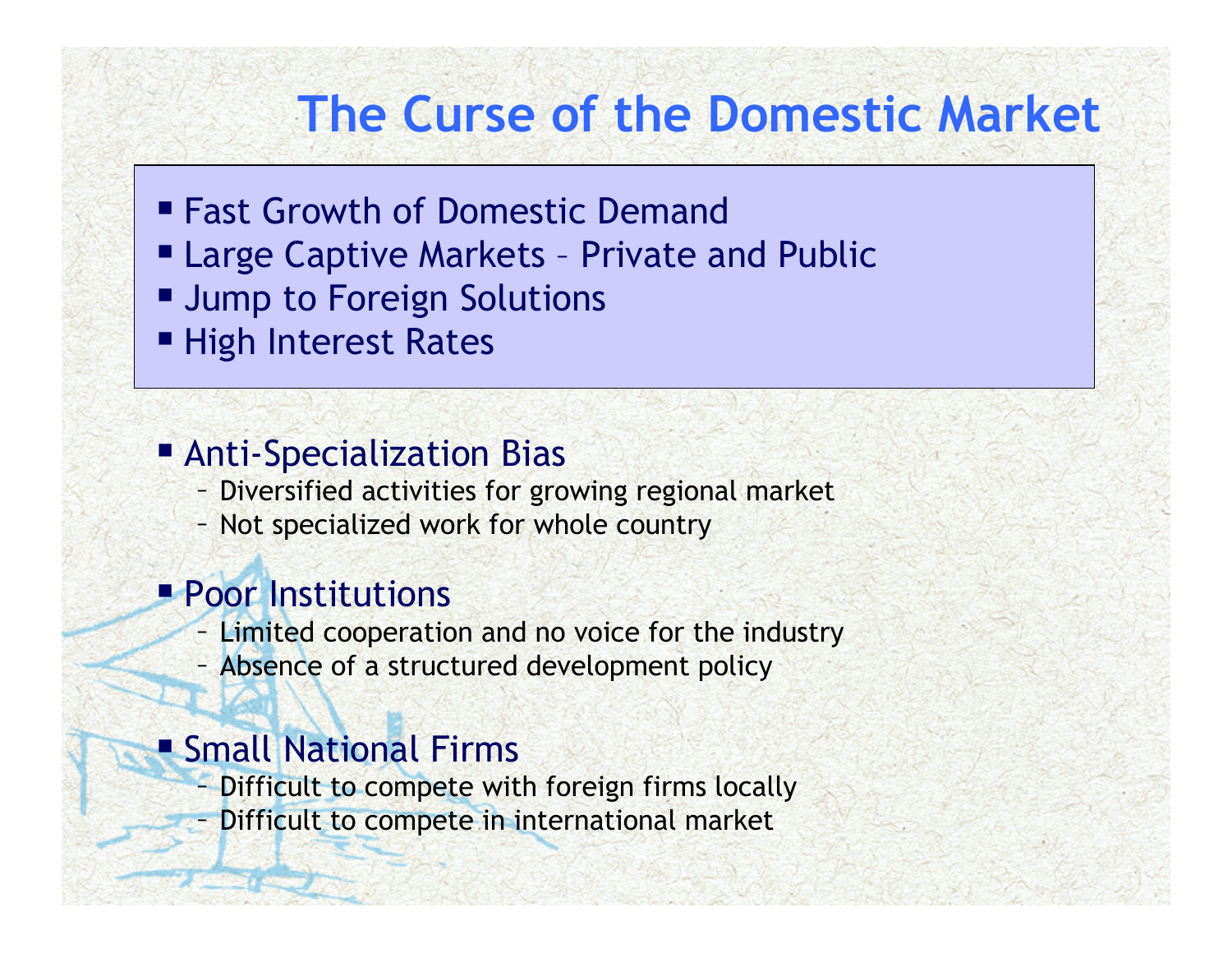#### **Going Abroad**

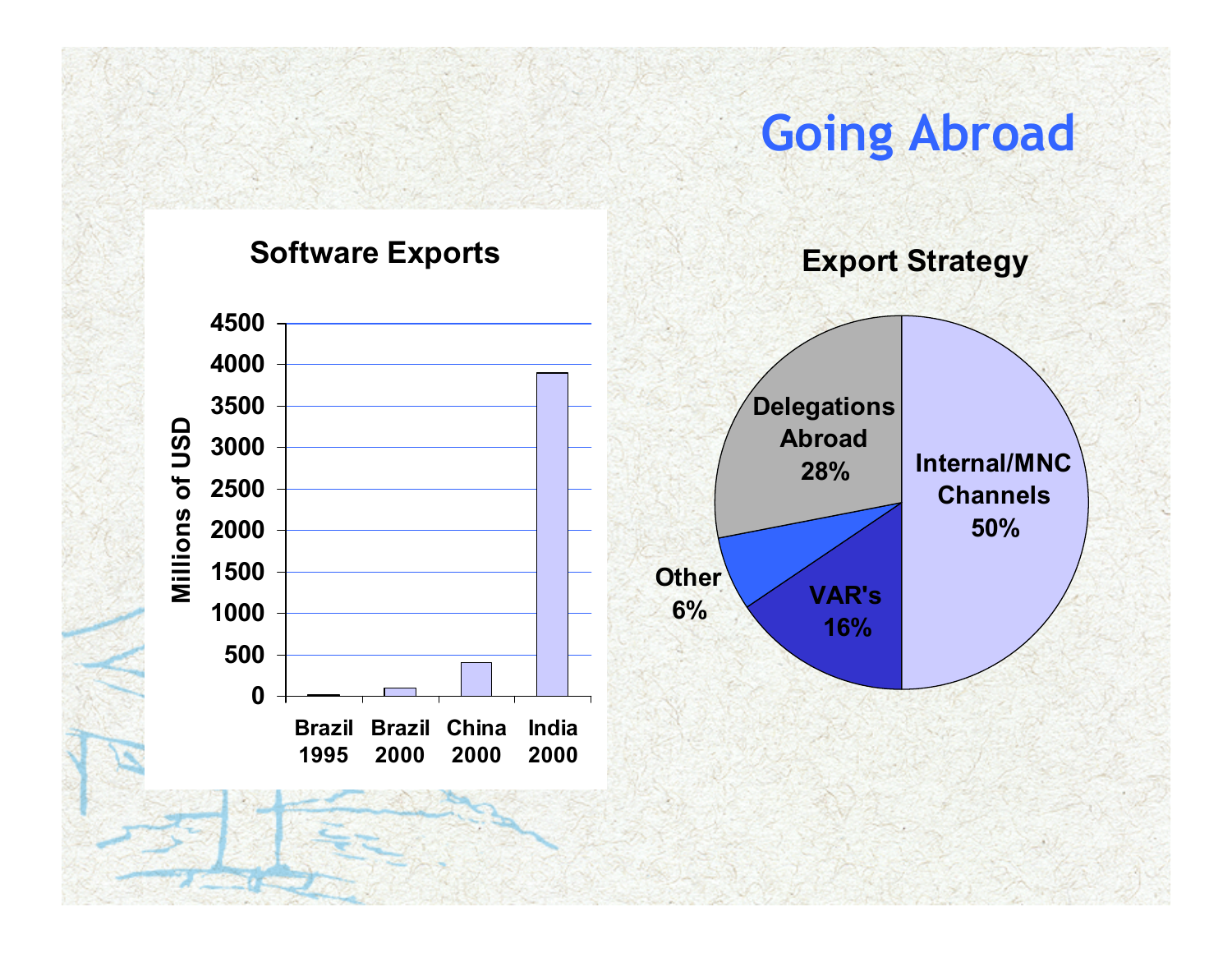### **Lessons from Brazilian Observations**

#### **Alternative paths to the export path**

- Rely on Lead Client Sectors
- Develop mechanisms that induce competence structuring

#### **Recognize pitfalls created by domestic orientation**

- Anti-specialization bias
- Limits to growth…

#### **Important Challenges Remain**

- Have not succeeded the test of internationalization
- Leaders in vertical segments are entering in higher level segments more populated with large international suppliers

#### But outsourcing up scaling trend should benefit Brazil

Domain knowledge requirements and experience…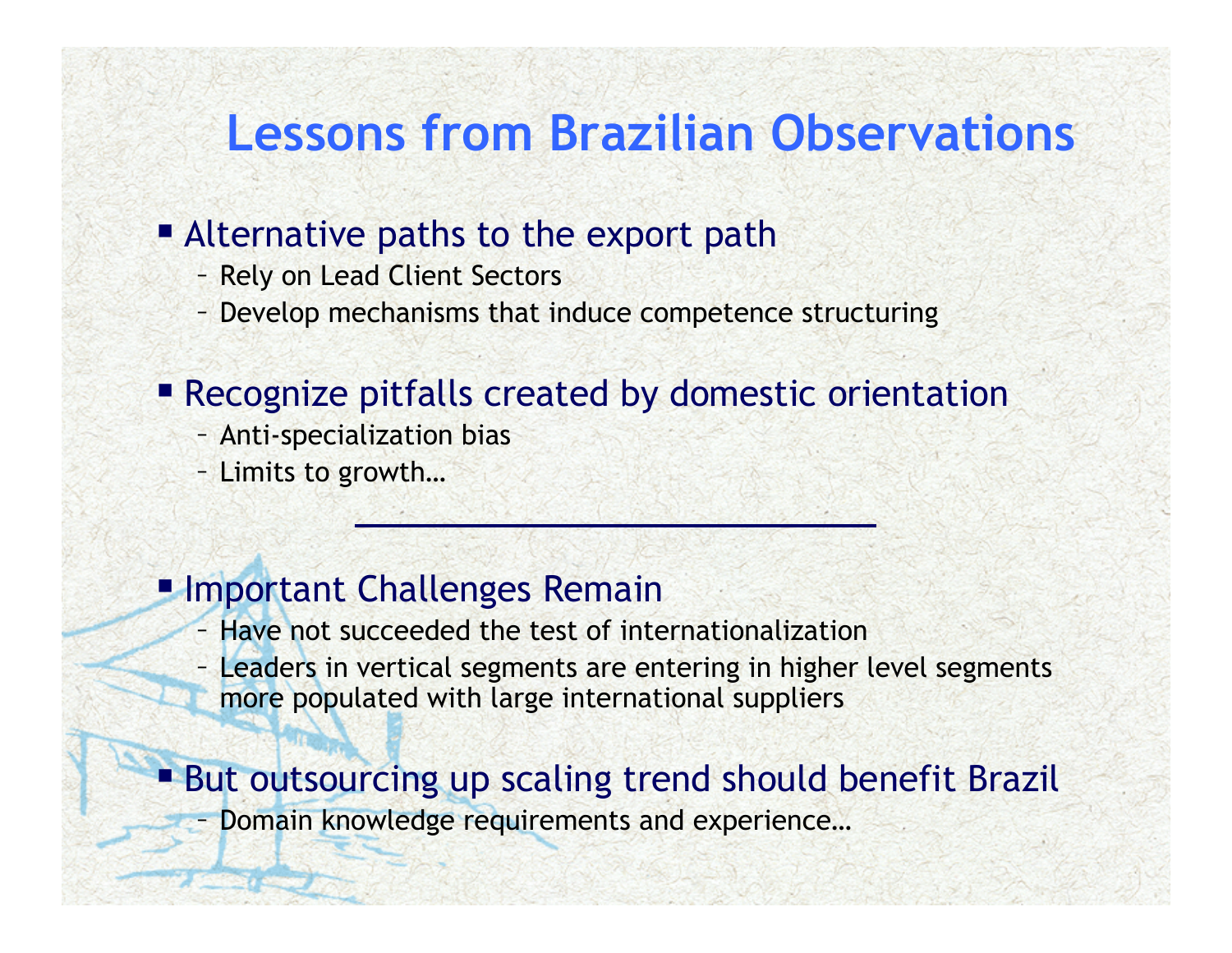### **Development Paths for Brazil**

### BRAZIL: Exploring the International Market

- Secure vertical **Service** exports (higher level)
- Exploit component & embedded softw. **Products** Stimulate investment of software multinationals
- Strengthen national positions…

**<sup>S</sup>** NEED: Larger players - integration <sup>®</sup> NEED: Process certification or reputation **PRINEED: International marketing/visibility - Flag PRINEED: Policy to influence specialization pattern**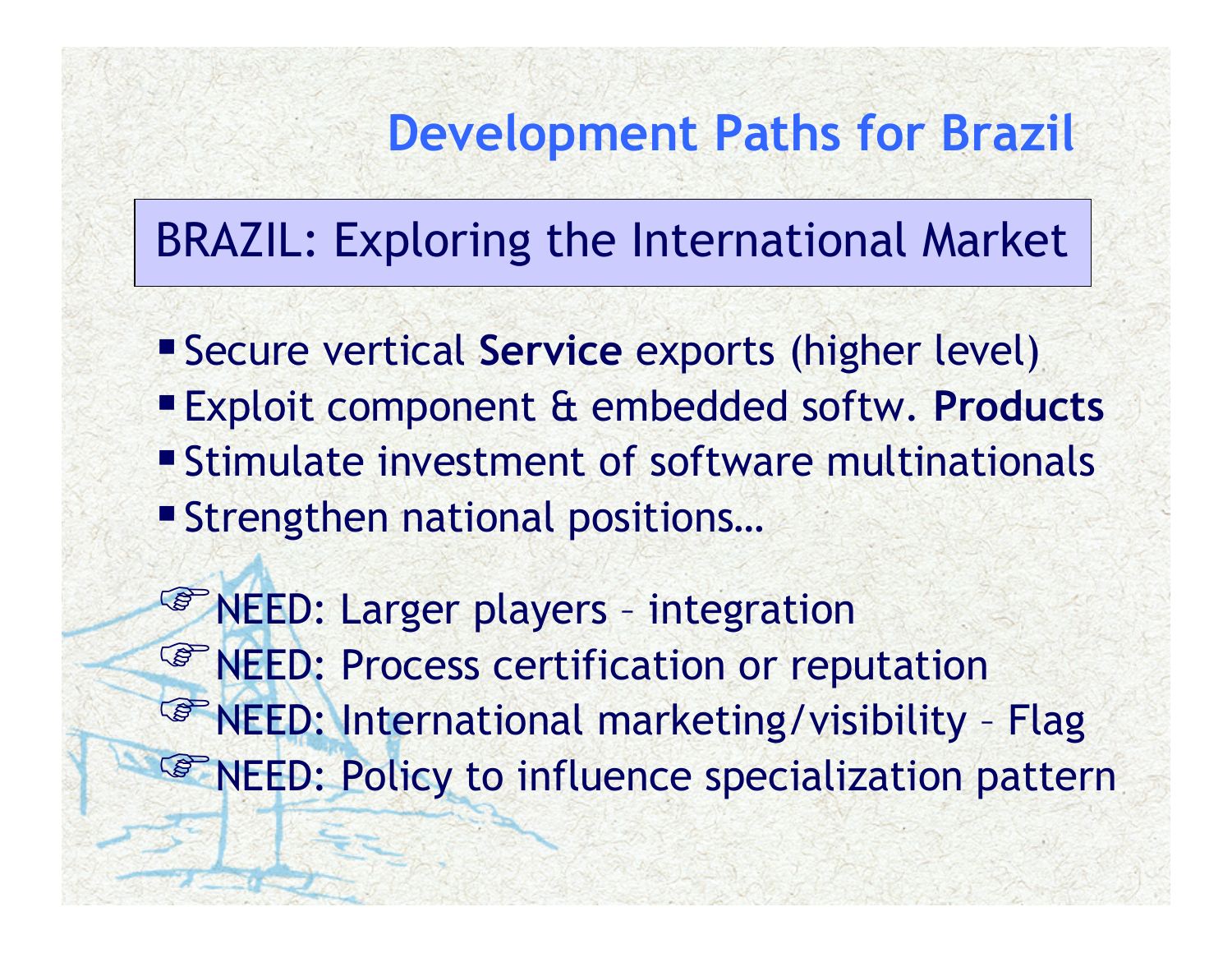### **Policy Mechanisms and Tools for Brazil**

#### **Services Driven Policy**

- Process qualification
- Use purchasing power to generate critical mass
- Export benefits
- Policy to support Multinational investment Brazil

#### **Product Driven Policy**

- Stimulate Technology Transfer at all levels
- Foster Entrepreneurial Capability
- Support Development Costs
- Generate export and foreign Installation benefits

#### **Generic Policy**

- Continue support for 'smart disciplining capital'
- Create incentives for mergers
- Continue education support
- Help to generate 'national software flag'
- Reduce 'Brazil Cost'